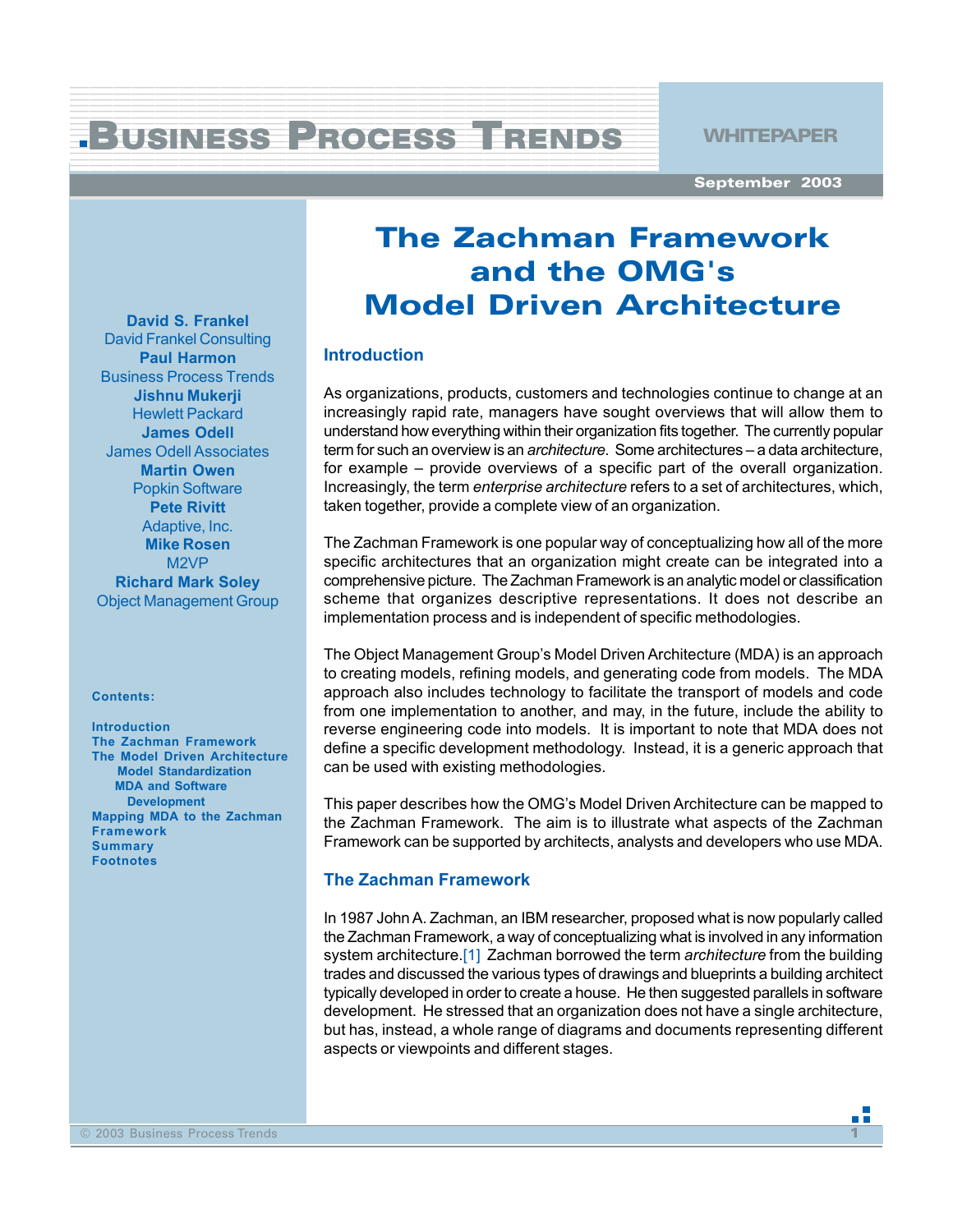In the years since he wrote his original article, Zachman has worked to refine and elaborate his framework.[2] Figure 1 provides an overview of the current Zachman Framework.

|                        | The Zachman<br><b>Framework</b>                                                 | <b>DATA</b><br>What<br>(Things)                                                                 | <b>FUNCTION</b><br>How<br>(Process)                                                                   | <b>NETWORK</b><br>Where<br>(Location)                                                                                                     | <b>PEOPLE</b><br><b>Who</b><br>(People)                                                                | <b>TIME</b><br>When<br>(Time)                                                                                  | <b>MOTIVATION</b><br>Why<br>(Motivation)                                                                                |
|------------------------|---------------------------------------------------------------------------------|-------------------------------------------------------------------------------------------------|-------------------------------------------------------------------------------------------------------|-------------------------------------------------------------------------------------------------------------------------------------------|--------------------------------------------------------------------------------------------------------|----------------------------------------------------------------------------------------------------------------|-------------------------------------------------------------------------------------------------------------------------|
|                        | <b>SCOPE</b><br>(Contextual)<br>Planner                                         | List of things<br>important to the<br>business<br>Entity = Class of<br>business thing           | List of processes the<br>business performs<br><b>Function = Class of</b><br>business process          | List of Locations in<br>which the business<br>operates<br><b>Note = Major business</b><br>location                                        | <b>List of Organizations</b><br>Important to the<br><b>Business</b><br>People = Major<br>organizations | <b>List of Events</b><br><b>Significant to the</b><br><b>Business</b><br><b>Time = Major business</b><br>event | <b>List of Business</b><br><b>Goals/Strategies</b><br><b>Ends/Means = Major</b><br>bus. goal/Critical<br>success factor |
|                        | <b>BUSINESS MODEL</b><br>(Conceptual)<br>Owner                                  | <b>Semantic Model</b><br><b>Ent = Business entity</b><br><b>Rein = Business</b><br>relationship | <b>Business Process</b><br>Model<br><b>Proc = Business</b><br>process<br>$IO = Business$<br>resources | <b>Business Logistics</b><br>System<br><b>Node = Business</b><br>location<br><b>Link = Business</b><br>linkage                            | <b>Work Flow Model</b><br><b>People = Organization</b><br>unit<br>Work = Work product                  | <b>Master Schedule</b><br><b>Time = Business</b><br>event<br>Cycle = Business<br>cycle                         | <b>Business Plan</b><br><b>End = Business</b><br>obiective<br><b>Means = Business</b><br>strategy                       |
| (Rows)<br>Perspectives | <b>SYSTEM MODEL</b><br>(Logical)<br>Designer                                    | <b>Logical Data Model</b><br>Ent = Data entity<br>Rein = Data<br>relationship                   | Application<br><b>Architecture</b><br><b>Proc = Application</b><br>function<br>I/O = User views       | <b>Distributed System</b><br>Architecture<br>Node = $\sqrt{S}$ function<br>(Processor, Storage, etc.)<br>$Link = Line$<br>characteristics | <b>Human Interface</b><br><b>Architecture</b><br><b>People = Role</b><br><b>Work = Deliverable</b>     | <b>Processing Structure</b><br>Time = System event<br><b>Cycle = Processing</b><br>cycle                       | <b>Business Rule Model</b><br><b>End = Structural</b><br>assertion<br><b>Means = Action</b><br>assertion                |
|                        | <b>TECHNOLOGY</b><br><b>MODEL</b><br>(Physical)<br><b>Builder</b>               | <b>Physical Data Model</b><br>Ent = Segment/Table,<br>etc.<br>Rein = Pointer/Key                | <b>System Design</b><br><b>Proc = Computer</b><br>function<br>I/O = Data elements/<br>sets            | Technology<br>Architecture<br>Node = Hardware/<br><b>System software</b><br>$Link = Line$<br>specifications                               | Presentation<br>Architecture<br><b>People = User</b><br><b>Work = Screen format</b>                    | <b>Control Structure</b><br>Time = Execute<br>Cycle = Component<br>cycle                                       | Rule Design<br><b>End = Condition</b><br><b>Means = Action</b>                                                          |
|                        | <b>DETAILED</b><br><b>REPRESENTATIONS</b><br>(Out-of-Context)<br>Sub-Contractor | <b>Data Definition</b><br>$Ent = Filed$<br><b>Rein = Address</b>                                | Program<br>Proc = Language<br>statement<br>$VO = Control block$                                       | <b>Network Architecture</b><br>Node = Addresses<br>$Link = Protocols$                                                                     | <b>Security Architecture</b><br>People = Identity<br>$Work = Job$                                      | <b>Timing Definition</b><br>Time = Interrupt<br>Cycle = Machine cycle                                          | <b>Rule Specification</b><br>End = Sub-condition<br><b>Means = Step</b>                                                 |
|                        | <b>FUNCTIONING</b><br><b>ENTERPRISE</b>                                         | <b>Actual Business Data</b>                                                                     | <b>Actual Application</b><br>Code                                                                     | <b>Actual Physical</b><br><b>Networks</b>                                                                                                 | <b>Actual Business</b><br>Organization                                                                 | <b>Acutal Business</b><br><b>Schedule</b>                                                                      | <b>Actual Business</b><br>Strategy                                                                                      |

**Figure 1. The Zachman Enterprise Architecture Framework.**

Zachman states that "The Framework for Enterprise Architecture is a two dimensional classification scheme for descriptive representations of an Enterprise."[3]

The vertical dimension (the rows) describes the perspectives of those who use the models or descriptions contained in the cells. The top row represents the most generic perspective of an organization, while lower rows are successively more concrete. The bottom row represents a description of the actual data, code and people that make up the enterprise.

The perspectives, starting from the top of Figure 1, are:

**SCOPE: (Contextual) The Planner's Perspective.** This describes the models, architectures and representations that provide the boundaries for the organization,

n Fi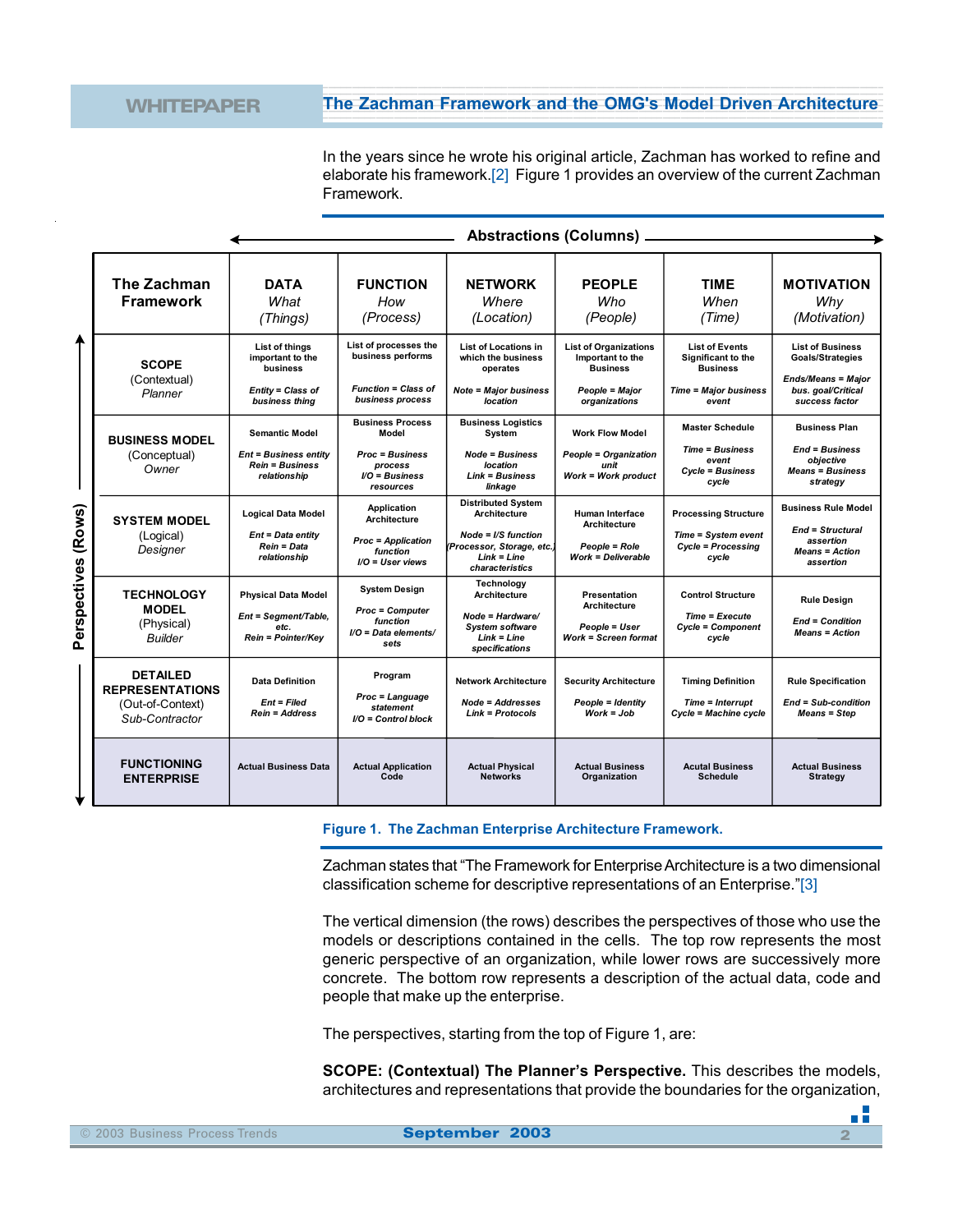and describe what senior executives must consider when they think about the organization and how it interacts with the world.

12345678901234567890123456789012123456789012345678901234567890121234567890123456789012345678901 12345678901234567890123456789012123456789012345678901234567890121234567890123456789012345678901

**BUSINESS MODEL: (Conceptual) The Owner's Perspective.** This describes the models, architectures and descriptions used by the individuals who are the owners of the business process. They focus on the usage characteristics of the products.

**SYSTEM MODEL: (Logical) The Designer's Perspective.** This describes the models, architectures and descriptions used by engineers, architects and those who mediate between what is desirable and what is technically possible.

**TECHNOLOGY MODEL: (Physical) The Builder's Perspective.** This describes the models, architectures and descriptions used by technicians, engineers and contractors who design and create the actual product. The emphasis here is on constraints and what will actually be constructed.

**DETAILED REPRESENTATIONS: (Out-of-Context Perspective) A Sub-Contractor's Perspective.** This describes the actual elements or parts that are included in, or make up, the final product (e.g. software components). Using the construction metaphor, Zachman refers to it as a sub-contractor's perspective, and this makes sense to software developers when the design is implemented with modules or components acquired from others.

**THE FUNCTIONING ENTERPRISE.** The bottom row represents the actual deployed or running elements, data, and people of the organization. It isn't a perspective, as such, but the "real world," in all its complexity, that underlies all of the more or less abstract perspectives above it. (To simplify subsequent figures, we will drop the Function Enterprise row from other Zachman diagrams.)

The horizontal dimension of the framework (the columns) describes the types of abstractions that define each perspective. These abstractions are based on the widely used questions that people have historically asked when they sought understanding. The six questions or types of abstractions are as follows:

**DATA: What is it made of?** This focuses on the material composition of the product. In the case of software systems, it focuses on data. Zachman has proposed a simple, illustrative model for each of the columns. In this case, the model is: Thing—Relationship—Thing

**FUNCTION: How does it work?** This focuses on the functions or transformations of the product. The model is: Process—Input/Output—Process

**NETWORK: Where are the elements located relative to one another?** This focuses on the geometry or connectivity of the product. The model is: Node— Line—Node

**PEOPLE: Who does what work?** This focuses on the people and the manuals and the operating instructions or models they use to perform their tasks. The model is: People—Work—People

пĒ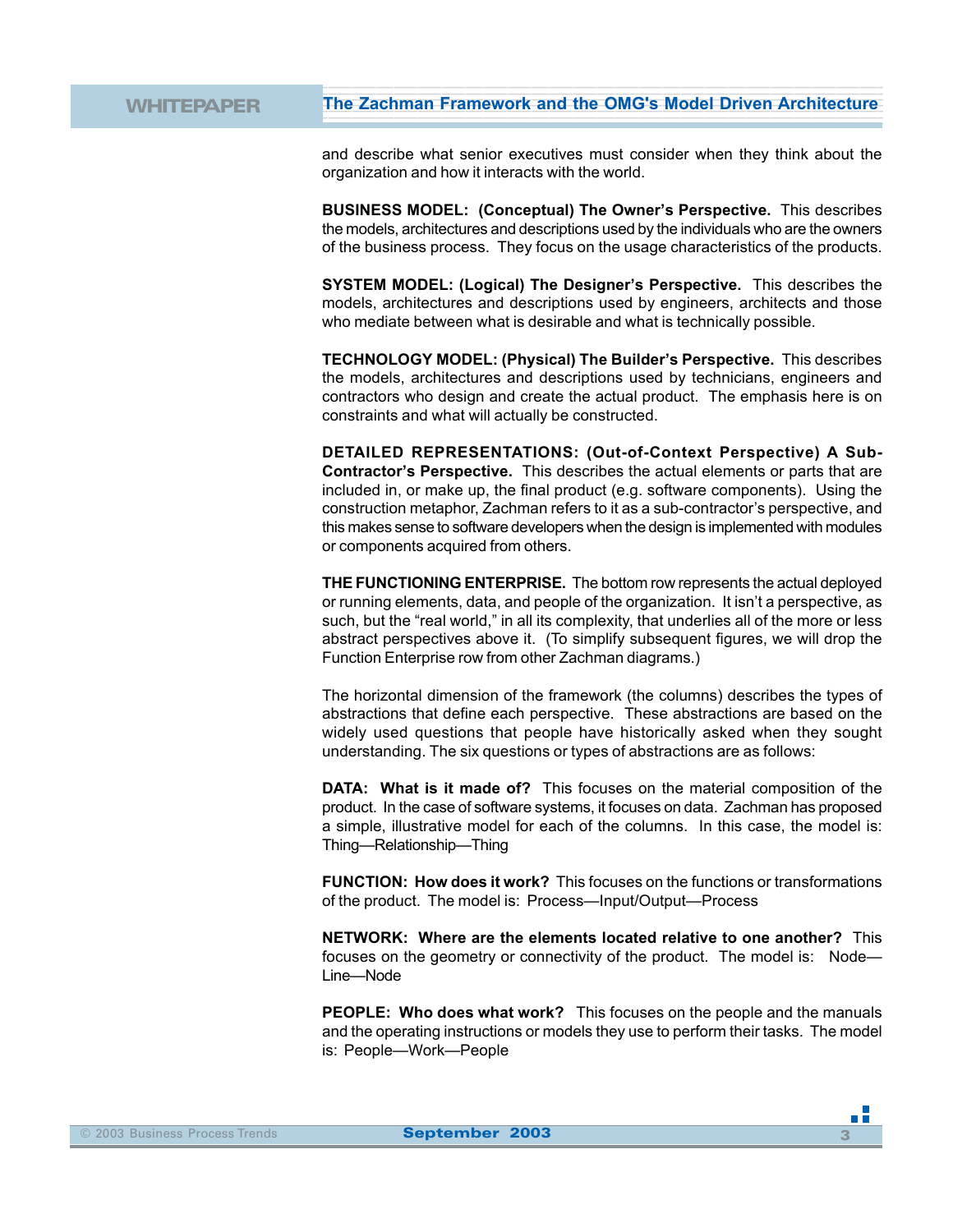**TIME: When do things happen?** This focuses on the life cycles, timing and schedules used to control activities. The model is: Event—Cycle—Event

12345678901234567890123456789012123456789012345678901234567890121234567890123456789012345678901 12345678901234567890123456789012123456789012345678901234567890121234567890123456789012345678901

**MOTIVATION: Why do things happen?** This focuses on goals, plans and rules that prescribe policies and ends that guide the organization. The model is: End— Means—End

Each cell describes an architecture, model, representation or description that an organization might document. Each of the cells in the framework is primitive and thus, each can be described or modeled independently. (Zachman refers to it as "normalized" with one fact in one place.) All of the cells on a given row make up a given perspective. All of the cells in a column are related to each other since they focus on the same type of elements.

Organizations may not keep all of the models described by the Enterprise Architecture Framework in one location. Some organizations do not formally define some of the cells, but, since all of the cells are logically necessary for a complete description of an organization, if they aren't formally described, they are implicit in assumptions made by people in the organization.

## **The Model Driven Architecture**

The Object Management Group (OMG) was founded in 1989. It is a consortium of organizations that originally joined together to create standards and to encourage the use of object technology. Throughout the Nineties, the member companies that make up the OMG labored to create a set of standards, collectively known as the Object Management Architecture (OMA). The centerpiece of the OMA was CORBA (Common Object Request Broker Architecture), a middleware standard which defined how messages from diverse languages could be defined via a common intermediary language, the OMG's Interface Definition Language (IDL), moved from client to target platforms via platform-independent protocols (e.g. IIOP), and then retranslated into the language of the target object or component. In another effort, the OMG formalized the Unified Modeling Language (UML), a modeling system that could be used to represent software designs.

For the past several years, the OMG has been moving beyond its roots in object standards. Its members, some 700 companies from throughout the world, are concerned with integrating and organizing all their software assets. Once they accepted that multiple middleware standards had established themselves in the market and that CORBA would always need to be combined with other middleware standards to create a complete solution at any large company, they began to think about more generic solutions to the integration problems they all faced. The Model Driven Architecture (MDA) represents a major effort to create the standards necessary to facilitate a comprehensive new approach to the creation, integration, and maintenance of software assets.

The goal of MDA is to create an enterprise architecture modeling capability that analysts and developers can use to describe a company's business and software assets. By creating the architecture with software tools, companies are in a position to generate specific applications to implement the architecture and to modify those applications as the organization's needs change. In other words, MDA represents a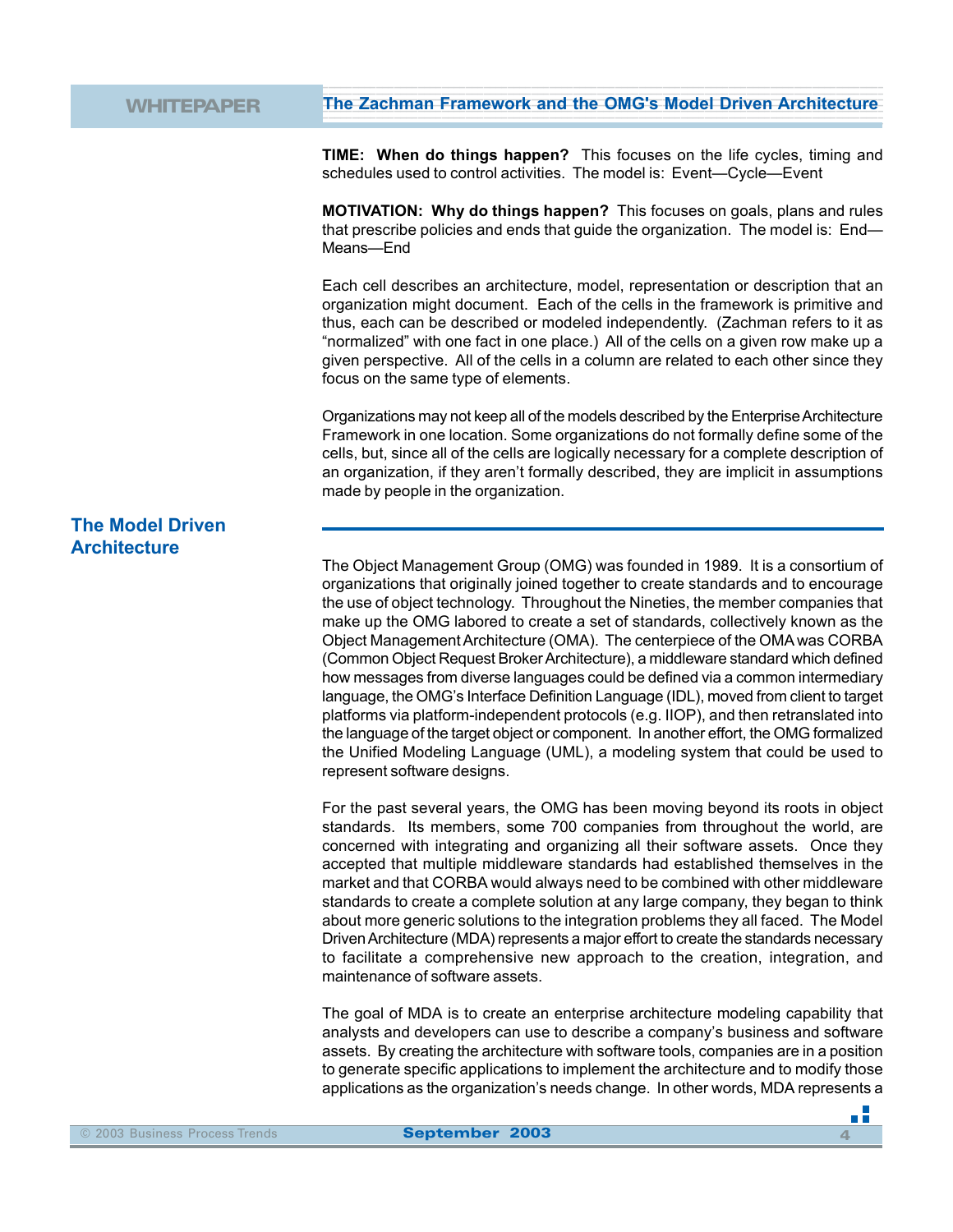major step in the direction of a real-time enterprise in which managers can make changes in architectures that are subsequently represented in code.[4]

12345678901234567890123456789012123456789012345678901234567890121234567890123456789012345678901 12345678901234567890123456789012123456789012345678901234567890121234567890123456789012345678901

MDA is concerned with models and talks about them in two different ways. First it is concerned with techniques that assure that all models used in software development can be aligned with all others. This focus emphasizes the use of MOF and metamodels. MDA is also concerned with organizing models used in the software development process so that developers can move from abstract models to more concrete models. This focus emphasizes the use of Platform Independent Models (PIMs), Platform Specific Models (PSM), and so forth. We'll consider, first, how MOF provides common modeling standards, and then how models can be organized to facilitate efficient and flexible software development.

### **Model Standardization**

The Model Driven Architecture is supported by a number of models and standards. All MDA models are related because they are all based on a very abstract metamodel – the Meta Object Facility, or MOF. Every other model used in MDA is defined in terms of MOF constructs. In other words, every MDA model is MOF-compliant. This guarantees that all models used in the MDA system can communicate with every other MOF-compliant model. All of the different data representations in the OMG's Common Warehouse Model (CWM) are MOF-compliant. Similarly, all of the diagrams supported by the Unified Modeling Language (UML) are MOF-compliant. (See Figure 2.)

UML supports extensions which are termed *profiles*. Profiles are MOF-compliant as a result of being extensions of UML. Profiles, in UML 2.0, are used to describe various functional uses of UML. Profiles are extensions to UML and are, themselves, MOF metamodels.[5]

Some MDA metamodels have been formally defined by the OMG. Some are still being developed by OMG task forces. In some cases, outside groups or vendors have developed MOF compliant metamodels. These non-OMG metamodels are MOF-compliant and can be used in MDA development, but they are not, as yet, official OMG standards.

The MDA models and profiles shown in Figure 2 are defined as follows, starting at the left of the second row:

**The Common Warehouse Metamodel (CWM).** The OMG's formal model of metadata is used to manage data warehouses. Using CWM, developers can generate a number of more specific data models or formats, including relational tables, records or structures, OLAP, XML, multidimensional database designs, and so forth. This includes aspects which also have value outside the data warehousing environment such as data models, transformations, software deployment, and business nomenclature.

**The UML Metamodel.** Early versions of UML were not completely MOF compliant, but the latest release of UML, version 2.0 is MOF-compliant. UML defines a set of core modeling concepts which can be combined into various diagrams, including, for example: Class Diagrams, Sequence Diagrams, State Diagrams, Activity Diagrams,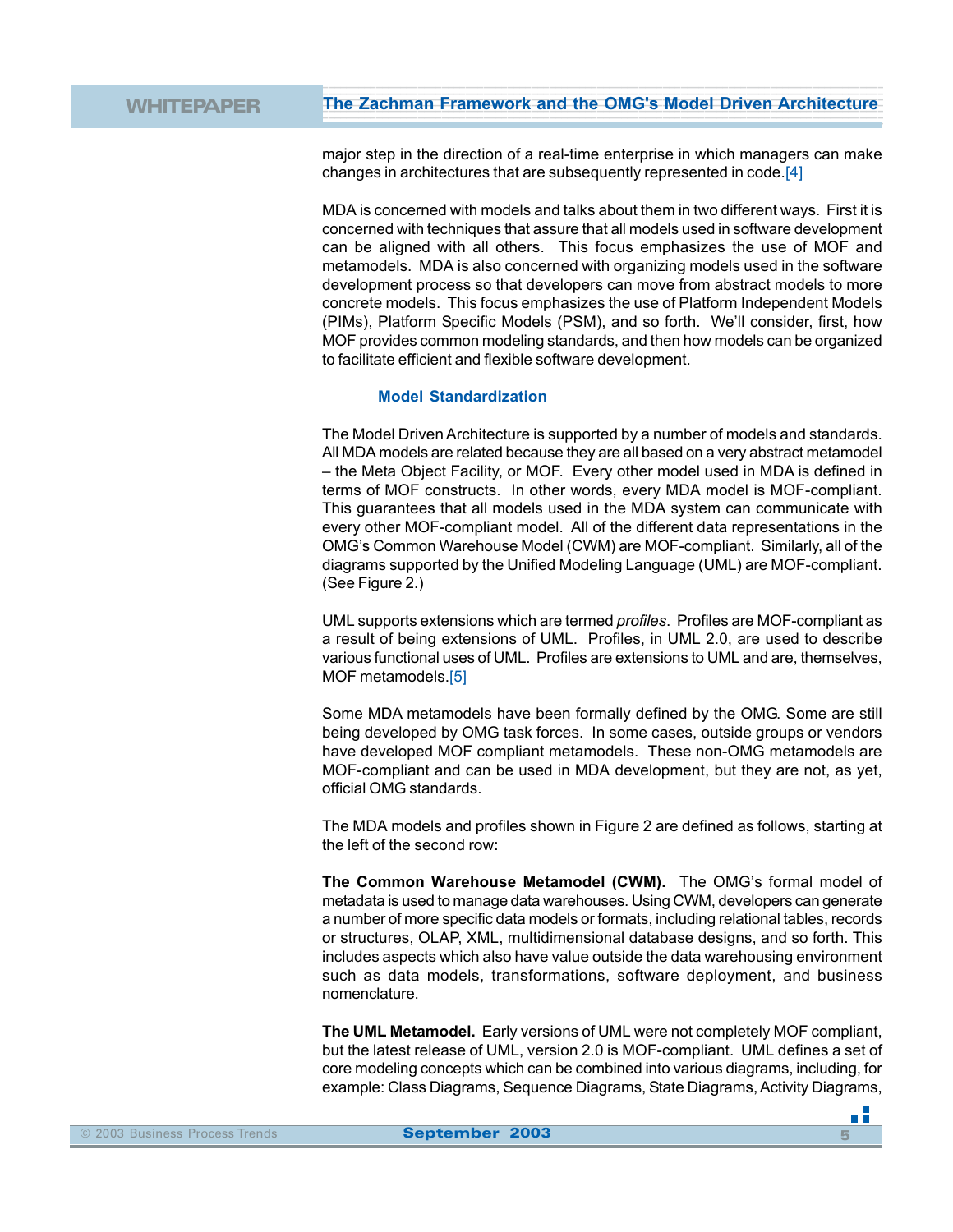WHITEPAPER The Zachman Framework and the OMG's Model Driven Architecture 12345678901234567890123456789012123456789012345678901234567890121234567890123456789012345678901 12345678901234567890123456789012123456789012345678901234567890121234567890123456789012345678901



\* Web Services and the .NET Profile are examples of metamodels (or UML profiles) that have been developed by outside groups. They conform to MOF but are not, as yet official OMG standards.

\*\* The Business Process Metamodel and the Business Rules Metamodel are examples of standards that are still being developed by OMG committees.

\*\*\* The OMG has created an MOF-XML mapping that makes it possible for any MOF compliant model to pass information to other MOF models by converting the information into the XML Metadata Interchange language (XMI) and placing the information in an XML file. In effect, an XMI document is a MOF XML document.

**Figure 2. An overview of some of the elements in the Model Driven Architecture.**

Component Diagrams, and Package Diagrams. In addition, the UML specification includes a facility that allows developers to establish constraints on various UML elements.

**Web Services.** Web Services is an example of a non-OMG metamodel developed to facilitate the development of MOF-compliant Web Service models.

**The Business Process Definition Metamodel**. This is an example of a metamodel that is still in the development phase. The OMG has called for proposals for a MOFcompliant metamodel for business processes. Such a metamodel would be independent of specific process definition languages and would allow MOF models to interface with languages like WSBPEL and notations like BPMN.

**Business Semantics for Business Rules.** Another example of a metamodel in development is an RFP for a MOF Metamodel for capturing business rules in business terms, and the definition and semantics of those terms in business vocabularies. In fact, there will be two specifications: a more generic standard for business rules, and a more specific one for production rules that are actually used by rule engines.

n Fi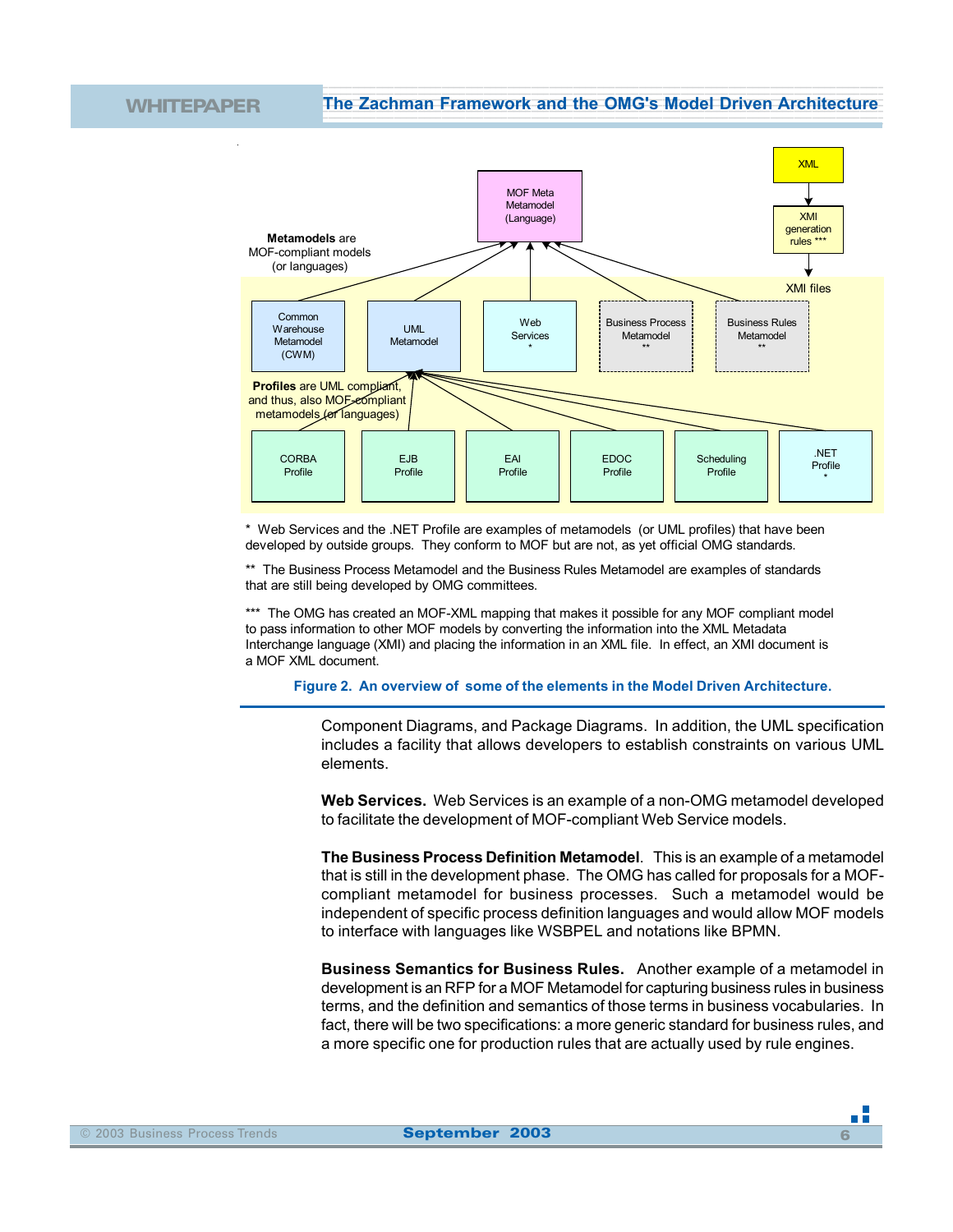**CORBA Profile.** This metamodel defines how to use UML to create CORBA-specific models. The CORBA specification includes the definition of a CORBA component model that can be modeled in UML and used in application development.

12345678901234567890123456789012123456789012345678901234567890121234567890123456789012345678901 12345678901234567890123456789012123456789012345678901234567890121234567890123456789012345678901

**EJB Profile**. This metamodel defines how to use UML to create J2EE or EJBspecific models. Developed by the Java Community Process.

**EAI Profile**. (The UML Profile and Interchange Model for Enterprise Application Integration.) This metamodel defines how to use UML to model event-driven EAI solutions.

**EDOC Profile.** (The UML Profile for Enterprise Distributed Object Computing.) This metamodel defines how to use UML to model distributed enterprise systems and the aspects of the business that they support (business processes, entities, events, etc.). The EDOC standard includes a Java metamodel that defines how to create Java-specific models.

**Scheduling Profile**. (The UML Profile for Scheduling, Performance and Time.) This metamodel defines how to use UML to model temporal aspects of (primarily realtime) computer systems.

**.NET Profile.** Another example of a profile created by developers independent of the OMG. A .NET profile defines how to use UML to create .NET-specific models.

There are other MOF compliant metamodels and UML profiles in existence and in development. We have only focused on those that can best illustrate how MDA can be mapped to the Zachman Framework. MDA is a work in progress, and the OMG will continue to develop new MOF metamodels as new technologies, languages or modeling elements need to be defined so that they can be integrated with MDA.

**XMI.** The OMG's XMI (XML Metadata Interchange) standard assures that any MOFcompliant model can be represented as an XML document and stored in a MOFcompliant database. Thus, in effect, an XMI document is a MOF XML document. The latest version of UML includes the ability to specify the behavior of models so that they can be converted directly to code. At the moment, there is no standard way to transform any MOF model to any other, but an OMG committee is working on standardizing transformations.

### **MDA and Software Development**

MOF assures that all compliant metamodels share a common set of core assumptions and definitions. MDA, however, is primarily focused on organizing the development and maintenance of software resources. Thus, MDA also describes how models are used in the software development process.

Figure 3 suggests how an IT group can derive models from either business process descriptions or software descriptions and use them, in turn, to convert the abstract models into executable implementations. Note that the models used in this process would refer to a specific organization's data and processes. These models would be derived from metamodels like UML, but would refer to specific processes within the organization. Thus, in effect, a specific model of a company's business classes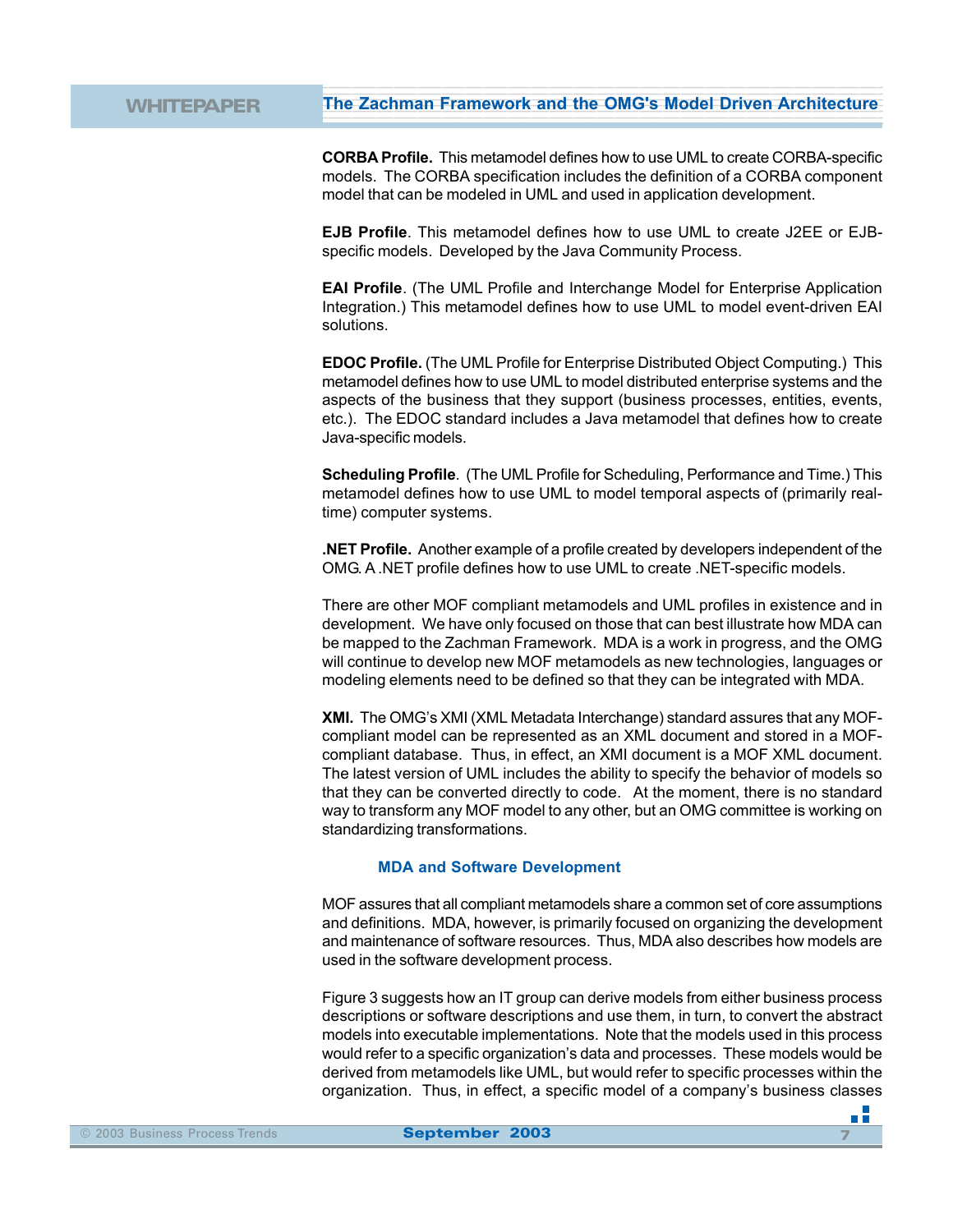could be classified two ways. It would be a model that complied with the UML metamodel, and if it was platform independent, it would be a PIM model. The former tells what modeling conventions are being used (UML) and the latter tells how the model functions in the development process.

12345678901234567890123456789012123456789012345678901234567890121234567890123456789012345678901 12345678901234567890123456789012123456789012345678901234567890121234567890123456789012345678901



**Figure 3. Levels or types of MDA models.**

Figure 3 highlights the three different types of MDA models one uses in developing a system, and who is involved in using each. In this case we see that business analysts develop Computation Independent Models (CIM) that describes the business. Architects and designers subsequently create Platform Independent Models (PIM) to illustrate the organization's architecture, without reference to any specific implementation. Later, developers and testers will use tools to generate specific software designs from the PIM architecture and then use their Platform-Specific Models (or designs) to generate code.

We won't describe the MDA development process in any detail in this paper. Our goal here is simply to understand how MDA can be used to capture and use the types of information defined by the Zachman Framework.

The Zachman Framework wasn't created with any implementation technology in mind. Similarly, the OMG's MDA wasn't created with the Zachman Framework in mind. In fact, however, if the Zachman Framework describes all of the architectures, models, descriptions and representations that managers and developers need to

пĒ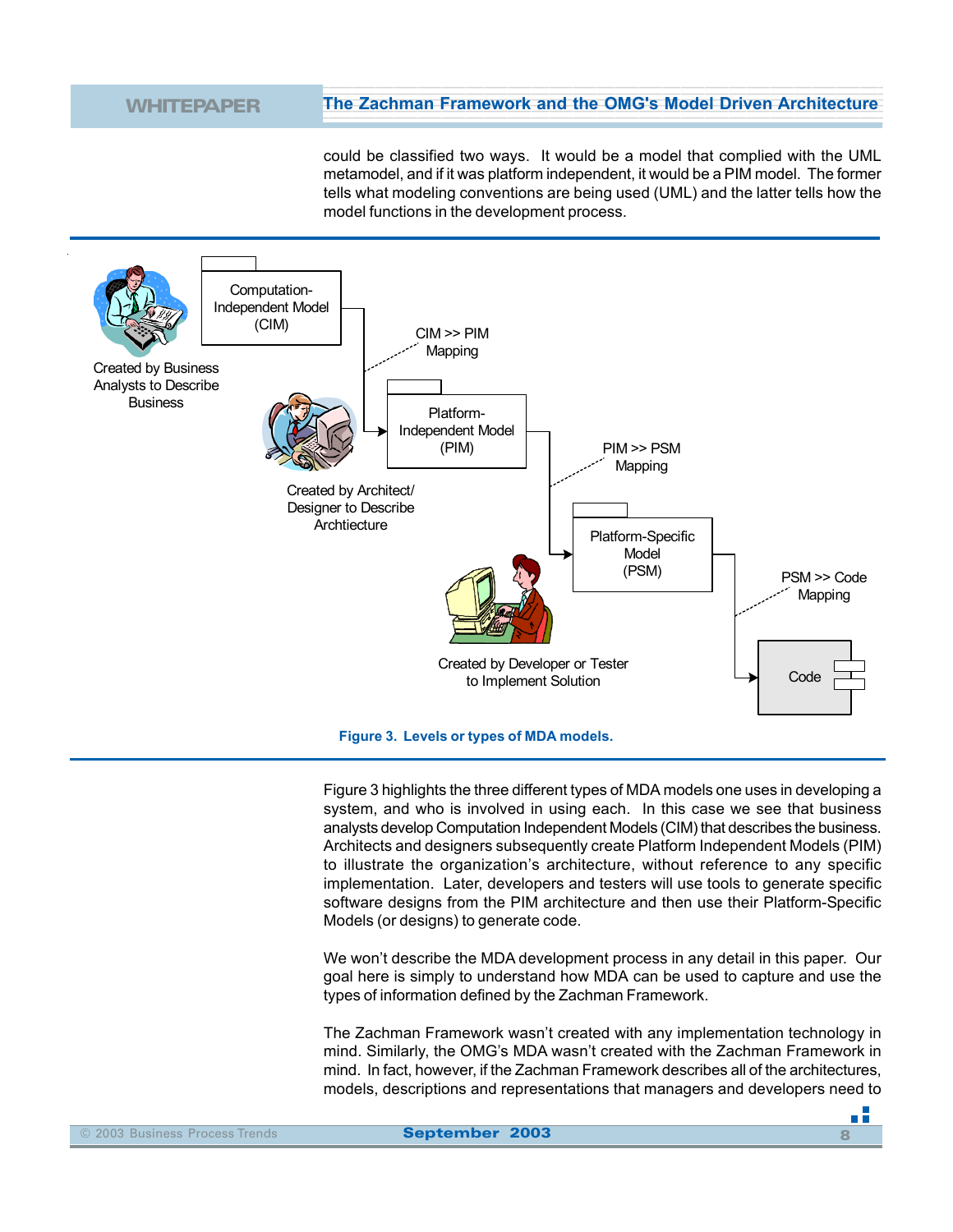keep track of, and the MDA approach is designed to support the creation and management of an enterprise architecture, then they ought to be closely related.

12345678901234567890123456789012123456789012345678901234567890121234567890123456789012345678901 12345678901234567890123456789012123456789012345678901234567890121234567890123456789012345678901

## **Mapping MDA to the Zachman Framework**

As is suggested in Figure 2 the OMG's Model Driven Architecture uses a number of MOF-compliant metamodels (e.g. UML, CWM) and UML profiles to represent information about systems. In Figure 3 we saw how any of the metamodels or profiles could be used to create models that might be used in a software development process. When a model is used in development, we can classify it in terms of its function, as a Computation Independent Model (CIM), a Platform Independent Model (PIM), or a Platform Specific Model (PSM).

Figure 4 suggests how MDA models used in software development might map to the rows of the Zachman Framework.

| (Rows)<br>Perspectives | The Zachman<br><b>Framework</b>                                                 | <b>DATA</b><br>What<br>(Things)                | <b>FUNCTION</b><br>How<br>(Process)        | <b>NETWORK</b><br>Where<br>(Location)                         | <b>PEOPLE</b><br>Who<br>(People)                                                         | <b>TIME</b><br>When<br>(Time)                                  | <b>MOTIVATION</b><br>Why<br>(Motivation)           |
|------------------------|---------------------------------------------------------------------------------|------------------------------------------------|--------------------------------------------|---------------------------------------------------------------|------------------------------------------------------------------------------------------|----------------------------------------------------------------|----------------------------------------------------|
|                        | <b>SCOPE</b><br>(Contextual)<br>Planner                                         | List of things<br>important to the<br>business | List of processes the<br>business performs | <b>List of Locations in</b><br>which the business<br>operates | <b>List of Organizations</b><br>Important to the<br><b>Business</b>                      | <b>List of Events</b><br>Significant to the<br><b>Business</b> | <b>List of Business</b><br><b>Goals/Strategies</b> |
|                        | <b>BUSINESS MODEL</b><br>(Conceptual)<br>Owner                                  | <b>Semantic Model</b>                          | <b>Business Process</b><br><b>Model</b>    | <b>Business Logistics</b><br><b>System</b>                    | <b>Work Flow Model</b><br><b>Computation-Independent Model (CIM)</b>                     | <b>Master Schedule</b>                                         | <b>Business Plan</b>                               |
|                        | <b>SYSTEM MODEL</b><br>(Logical)<br>Designer                                    | <b>Logical Data Model</b>                      | <b>Application</b><br><b>Architecture</b>  | <b>Distributed System</b><br><b>Architecture</b>              | <b>Human Interface</b><br><b>Architecture</b><br><b>Platform-Independent Model (PIM)</b> | <b>Processing Structure</b>                                    | <b>Business Rule Model</b>                         |
|                        | <b>TECHNOLOGY</b><br><b>MODEL</b><br>(Physical)<br><b>Builder</b>               | <b>Physical Data Model</b>                     | <b>System Design</b>                       | <b>Technology</b><br><b>Architecture</b>                      | <b>Presentation</b><br><b>Architecture</b><br><b>Platform-Specific Model (PSM)</b>       | <b>Control Structure</b>                                       | <b>Rule Design</b>                                 |
|                        | <b>DETAILED</b><br><b>REPRESENTATIONS</b><br>(Out-of-Context)<br>Sub-Contractor | <b>Data Definition</b>                         | Program                                    | <b>Network Architecture</b>                                   | <b>Security Architecture</b><br><b>CODE</b>                                              | <b>Timing Definition</b>                                       | <b>Rule Specification</b>                          |

**Figure 4. How the MDA models used in software development map to the Zachman Framework.**

Notice that we extended the MDA Computation-Independent Model up into the Scope or Contextual row of the Zachman Framework, but did not suggest that the entire Contextual row could be mapped to MDA CIM models. There is some difference on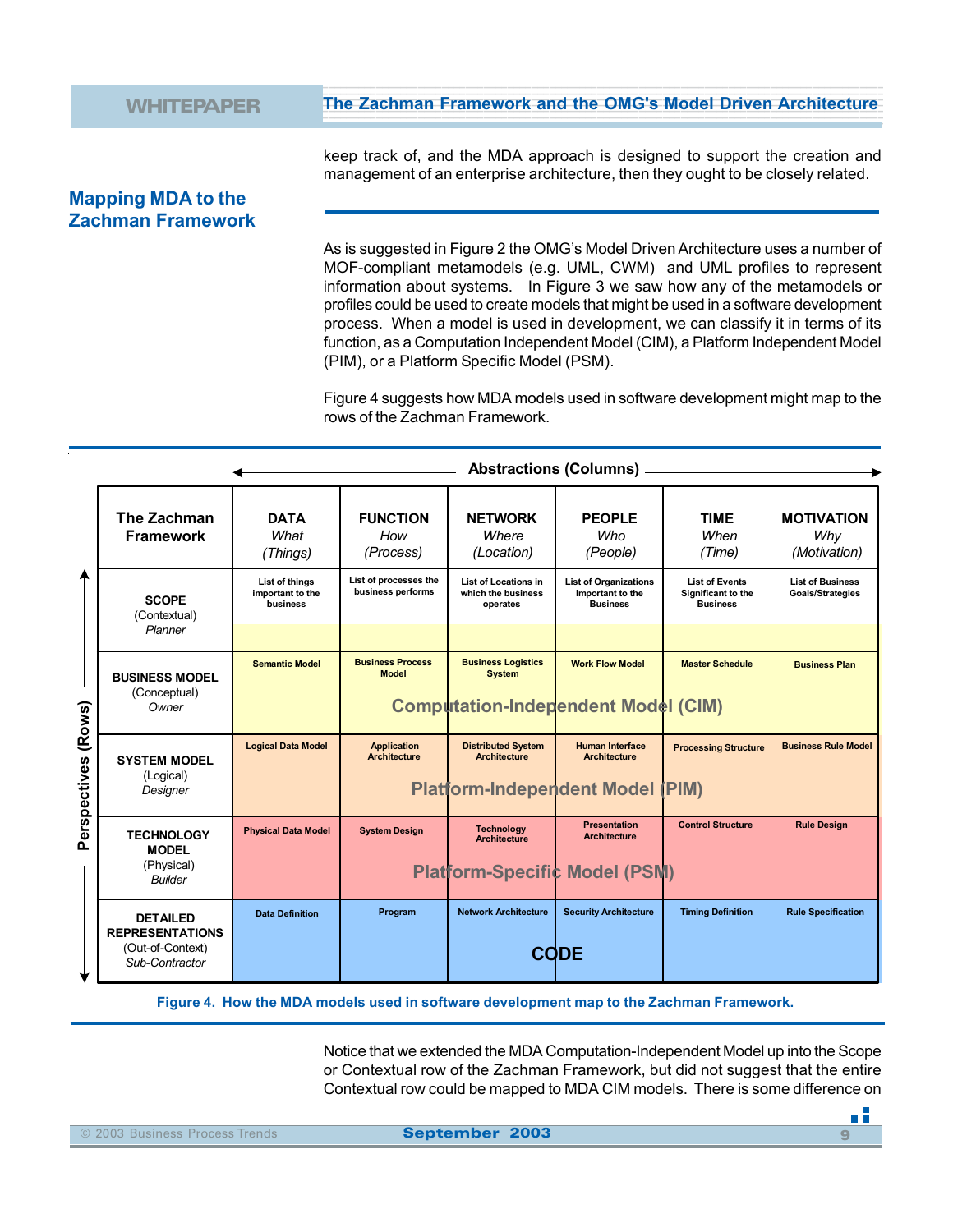this, depending on exactly what is included in the Contextual Row. In some cases, Zachman suggests they are lists or goals and these discrete items would not actually be included in MDA diagrams.

12345678901234567890123456789012123456789012345678901234567890121234567890123456789012345678901 12345678901234567890123456789012123456789012345678901234567890121234567890123456789012345678901

Next, we map the MDA metamodels and profiles to the Zachman Framework. There are several different, specific MDA standards and we didn't want to make the resulting diagram too confusing so we have mapped the MOF-compliant metamodels in two separate figures. We'll start by simply mapping UML to the Zachman Framework.

The OMG's Unified Modeling Language is a set of core modeling elements that can be combined in different ways. Most developers think of UML in terms of diagrams that they use to represent models of different aspects, or states, of a software development process. There is no single way to use UML diagrams. Thus, some developers capture business requirements with use case diagrams and others represent business processes using UML activity diagrams. Class and sequence diagrams are often used for software analysis and design, and package and component diagrams are used to show specific designs and to indicate deployment plans.

In fact, each of these diagrams can be more or less complex depending on the elements the analyst uses. For example, one can create an activity diagram that shows activities and transitions between the activities. By the same token, one can create rows or swimlanes and label them with department names to show which department is responsible for what activity. In other words, a single activity diagram can incorporate elements that are described within different cells on the Zachman Framework. For example, the top left cell of the Zachman Framework (Scope/Data) focuses on lists of things important to the business. These could be represented by a very general class diagram where each class indicated a concept important to the business, or by a very general entity relationship diagram that suggested entities important to the business. As more details were added the diagram could serve as a business model or even a logical design. Similarly, one could create a very highlevel activity diagram and simply label the swimlanes with departments to capture the list of organizations important to the business, or the business managers responsible for key parts of a major business process (Scope/People). An architect or analyst using UML would probably capture information from different Zachman cells using simpler UML diagrams and then add details to turn the initial diagram into a more complex diagram for some more specific purpose. This is similar to what a building contractor might do, creating one diagram to show the basic rooms in the house, and then using that diagram as the basis for a more complex diagram that would show electrical outlets, or the placement of furniture.

Figure 5 suggests how the core UML metamodel, with its various software analysis and design diagrams, might map to the Zachman Framework. The Framework could easily be addressed more fully by UML 2.0. For example, partitions of diagrams (e.g. swimlanes) could be used to represent any of the where, who, when, or why aspects of the Framework. OCL might be used to express the rule aspects in the Motivation column. Similarly, use case diagrams could be used to represent certain elements located in the People column. UML could also cover a good bit of the Time column in the guise of the new UML Scheduling Profile.

Rather than stretch to cover everything we could, in Figure 6 we tried to show where most business analysts or software designers would use UML diagrams today. We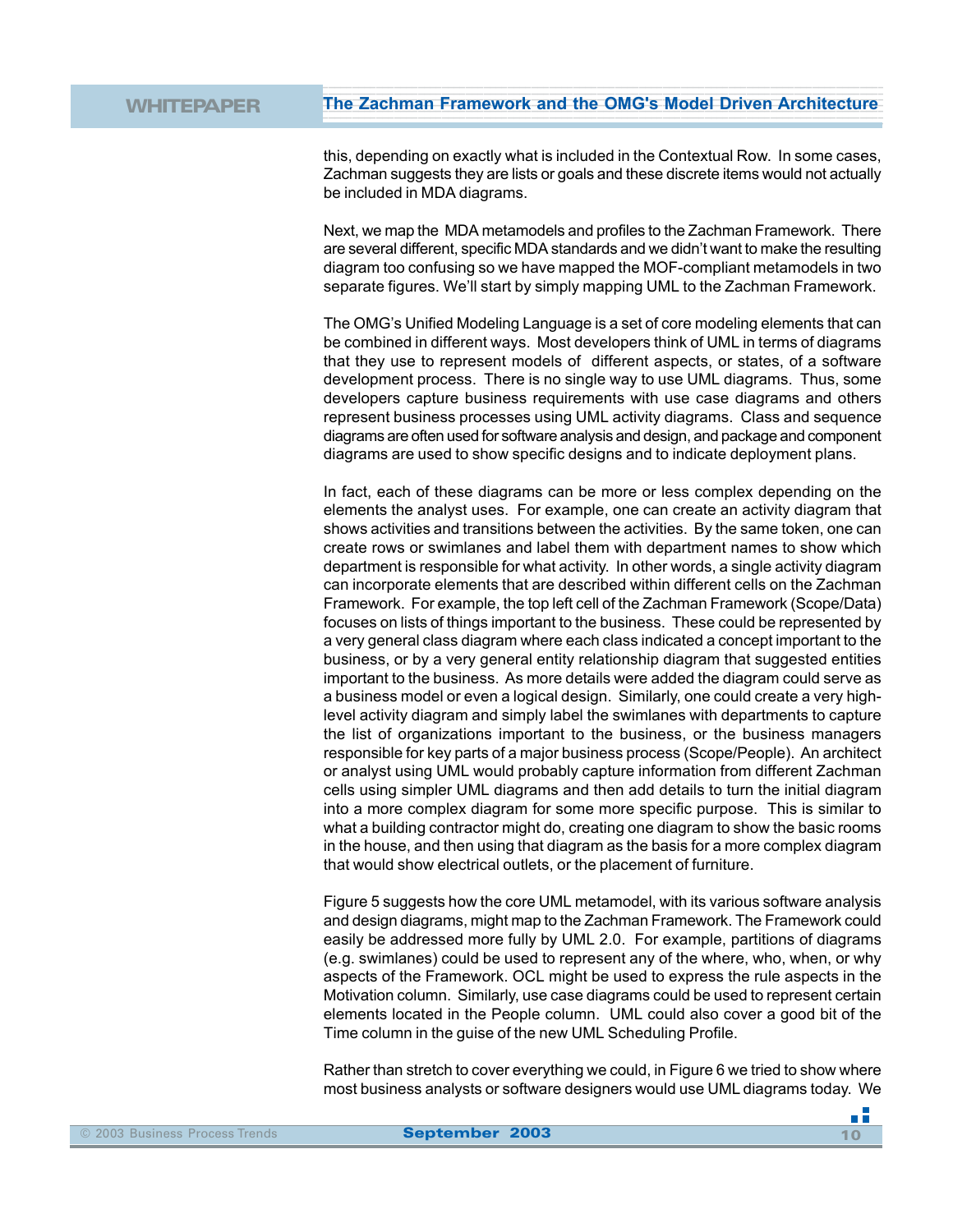|                        | Aboudouono (oordiniio)                                                          |                                                                                               |                                                                                                    |                                                                                         |                                                                     |                                                                |                                                    |
|------------------------|---------------------------------------------------------------------------------|-----------------------------------------------------------------------------------------------|----------------------------------------------------------------------------------------------------|-----------------------------------------------------------------------------------------|---------------------------------------------------------------------|----------------------------------------------------------------|----------------------------------------------------|
|                        | The Zachman<br><b>Framework</b>                                                 | <b>DATA</b><br>What<br>(Things)                                                               | <b>FUNCTION</b><br>How<br>(Process)                                                                | <b>NETWORK</b><br>Where<br>(Location)                                                   | <b>PEOPLE</b><br>Who<br>(People)                                    | <b>TIME</b><br>When<br>(Time)                                  | <b>MOTIVATION</b><br>Why<br>(Motivation)           |
| (Rows)<br>Perspectives | <b>SCOPE</b><br>(Contextual)<br>Planner                                         | List of things<br>important to the<br>business<br><b>Package and Class</b><br><b>Diagrams</b> | List of processes the<br>business performs<br><b>Activity Diagrams</b><br><b>Use Case Diagrams</b> | <b>List of Locations in</b><br>which the business<br>operates                           | <b>List of Organizations</b><br>Important to the<br><b>Business</b> | <b>List of Events</b><br>Significant to the<br><b>Business</b> | <b>List of Business</b><br><b>Goals/Strategies</b> |
|                        | <b>BUSINESS MODEL</b><br>(Conceptual)<br>Owner                                  | <b>Semantic Model</b><br><b>Class and Composite</b><br><b>Structure Diagrams</b>              | <b>Business Process</b><br><b>Model</b><br>Activity. State, and<br><b>Interaction Diagrams</b>     | <b>Business Logistics</b><br>System                                                     | <b>Work Flow Model</b>                                              | <b>Master Schedule</b>                                         | <b>Business Plan</b>                               |
|                        | <b>SYSTEM MODEL</b><br>(Logical)<br>Designer                                    | <b>Logical Data Model</b><br>Class, Package,<br>and Component<br><b>Diagrams</b>              | <b>Application</b><br><b>Architecture</b><br>Activity. State, and<br><b>Interaction Diagrams</b>   | <b>Distributed System</b><br><b>Architecture</b><br><b>Deployment</b><br><b>Diagram</b> | Human Interface<br>Architecture                                     | <b>Processing Structure</b>                                    | <b>Business Rule Model</b>                         |
|                        | <b>TECHNOLOGY</b><br><b>MODEL</b><br>(Physical)<br><b>Builder</b>               | <b>Physical Data Model</b><br>Class, Package,<br>and Component<br><b>Diagrams</b>             | <b>System Design</b><br>Activity. State, and<br><b>Interaction Diagrams</b>                        | <b>Technology</b><br><b>Architecture</b><br><b>Deployment</b><br><b>Diagram</b>         | Presentation<br>Architecture                                        | <b>Control Structure</b>                                       | <b>Rule Design</b>                                 |
|                        | <b>DETAILED</b><br><b>REPRESENTATIONS</b><br>(Out-of-Context)<br>Sub-Contractor | <b>Data Definition</b>                                                                        | Program                                                                                            | <b>Network Architecture</b>                                                             | <b>Security Architecture</b>                                        | <b>Timing Definition</b>                                       | <b>Rule Specification</b>                          |

**Abstractions (Columns)**

**Figure 5. One way UML Diagrams** *could* **map to the Zachman Framework.**

have indicated diagrams that might be used. In some cases, only simple versions of the diagrams might be created, while in others, more complex versions of the same diagram might be required. Different architects or analysts prefer different diagrams and might handle any given problem with still other diagrams that we have not shown, so the diagram names on Figure 6 are only suggestive.

Figure 6 suggests how several other metamodels and UML profiles can be used to capture information from the various cells on the Zachman Enterprise Architecture Framework. The dashed line suggests the area in which UML diagrams might be used, as reflected in Figure 5. In Figure 6, we show two types of MDA standards. Standards that have already been adapted are shown in color while those that are currently being developed are illustrated with shades of gray.

Figure 6 illustrates how the various metamodels could be used to represent information described by the Zachman Framework. As you can see, most data aspects can be represented by models derived from the CWM metamodel. Data, Function and Network Systems integration issues can be modeled with the EAI profile. EDOC provides an efficient way to model some System, and most Technology, issues

пĒ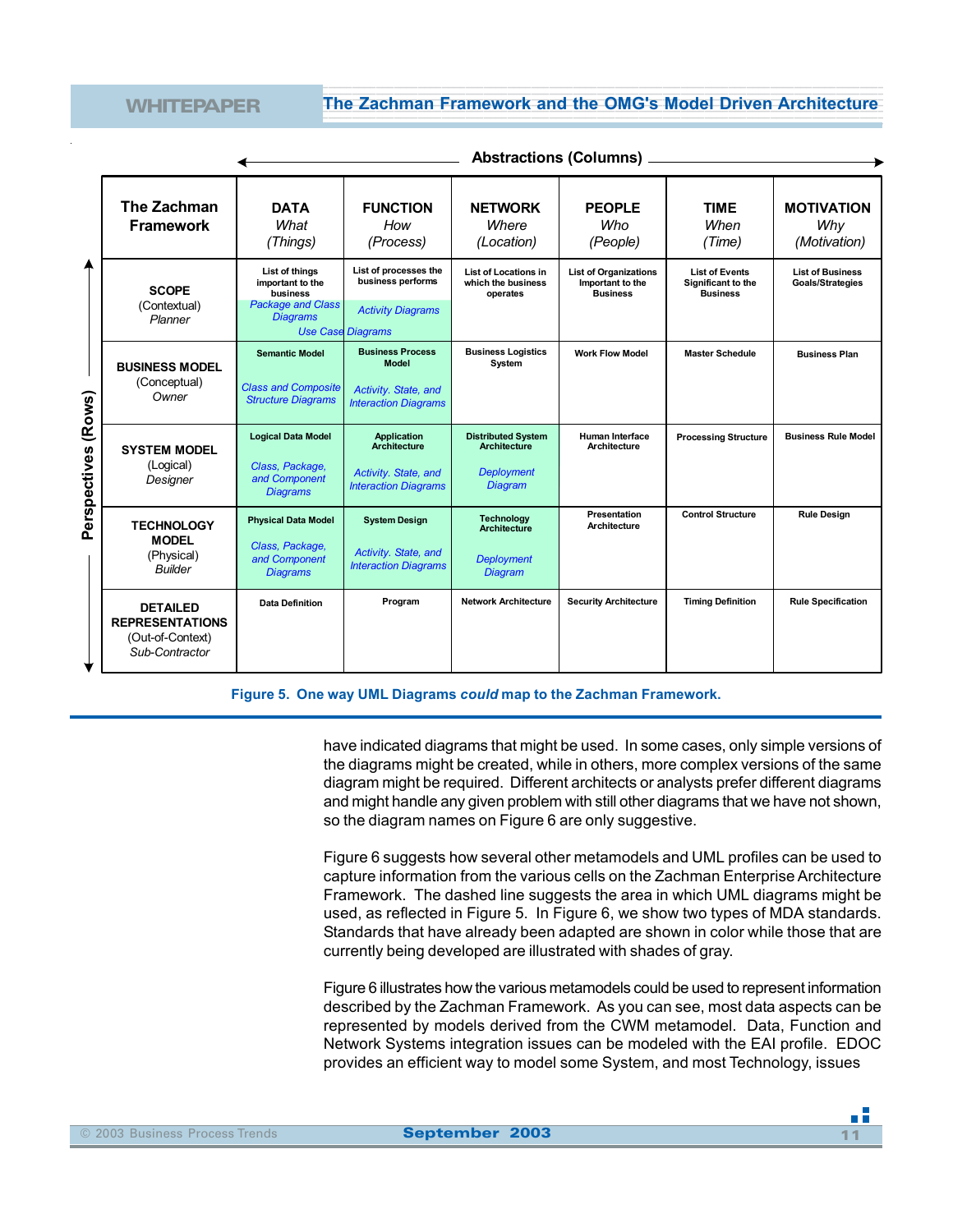12345678901234567890123456789012123456789012345678901234567890121234567890123456789012345678901 12345678901234567890123456789012123456789012345678901234567890121234567890123456789012345678901

|              |                                                                                 |                                                | <b>Abstractions (Columns)</b>                          |                                                               |                                                                           |                                                                |                                                         |
|--------------|---------------------------------------------------------------------------------|------------------------------------------------|--------------------------------------------------------|---------------------------------------------------------------|---------------------------------------------------------------------------|----------------------------------------------------------------|---------------------------------------------------------|
|              | The Zachman<br><b>Framework</b>                                                 | <b>DATA</b><br>What<br>(Things)                | <b>FUNCTION</b><br>How<br>(Process)                    | <b>NETWORK</b><br>Where<br>(Location)                         | <b>PEOPLE</b><br>Who<br>(People)                                          | <b>TIME</b><br>When<br>(Time)                                  | <b>MOTIVATION</b><br>Why<br>(Motivation)                |
|              | <b>SCOPE</b><br>(Contextual)                                                    | List of things<br>important to the<br>business | List of processes the<br>business performs             | <b>List of Locations in</b><br>which the business<br>operates | <b>List of Organizations</b><br>Important to the<br><b>Business</b>       | <b>List of Events</b><br>Significant to the<br><b>Business</b> | <b>List of Business</b><br><b>Goals/Strategies</b>      |
|              | Planner<br>UML                                                                  |                                                |                                                        |                                                               |                                                                           |                                                                |                                                         |
|              | <b>BUSINESS MODEL</b><br>(Conceptual)<br>Owner                                  | <b>Semantic Model</b><br>Common<br>Warehouse   | <b>Business Process</b><br><b>Model</b>                | <b>Business Logistics</b><br>System                           | <b>Work Flow Model</b><br><b>Business Process Definition</b><br>(Planned) | <b>Master Schedule</b>                                         | <b>Business Plan</b><br><b>Business</b><br><b>Rules</b> |
| (Rows)       |                                                                                 | <b>Metamodel</b>                               |                                                        |                                                               | <b>EDOC</b>                                                               |                                                                | (Planned)                                               |
| Perspectives | <b>SYSTEM MODEL</b>                                                             | <b>Logical Data Model</b>                      | <b>Application</b><br>Architecture                     | <b>Distributed System</b><br><b>Architecture</b>              | <b>Human Interface</b><br><b>Architecture</b>                             | <b>Processing Structure</b>                                    | <b>Business Rule Model</b>                              |
|              | (Logical)<br>Designer                                                           |                                                | <b>EDOC</b>                                            | <b>EAI Profile</b>                                            | <b>UML Web</b><br><b>Profile</b>                                          | <b>Scheduling</b><br><b>Profile</b>                            |                                                         |
|              | <b>TECHNOLOGY</b><br><b>MODEL</b><br>(Physical)                                 | <b>Physical Data Model</b><br>(CWM)            | <b>System Design</b><br>$\mathbf{B}$<br><b>NET EJB</b> | Technology<br>Architecture<br>⋖<br>RB.<br><b>NET EJB</b>      | <b>Presentation</b><br><b>Architecture</b>                                | <b>Control Structure</b>                                       | <b>Rule Design</b>                                      |
|              | <b>Builder</b>                                                                  |                                                | $\overline{\mathbf{r}}$                                | O                                                             |                                                                           |                                                                |                                                         |
|              | <b>DETAILED</b><br><b>REPRESENTATIONS</b><br>(Out-of-Context)<br>Sub-Contractor | <b>Data Definition</b>                         | <b>Network Architecture</b>                            | <b>Network Architecture</b>                                   | <b>Security Architecture</b>                                              | <b>Timing Definition</b>                                       | <b>Rule Specification</b>                               |

**Figure 6. The Zachman Framework with MDA standards inserted to suggest how an MDA user would document the information in the various Enterprise Architecture cells.**

> associated with Functions and with human Interface issues. Some analysts will prefer a non-standard UML Web Profile for interface modeling. The new UML Scheduling Profile will probably prove popular with those seeking to model System, Technology, and some Detailed Representation of Time.

> Profiles for .NET, EJB and CORBA can be used to represent the components used in Technology models and the relationships used in Networks. In some cases the Technology models can actually be used in Representational situations. Any of the profiles could be supplemented with UML diagrams, as needed.

> Once the metamodel for Business Process Definition is established, a wide variety of process modeling notations and various proprietary workflow or process modeling metamodels will probably be mapped to the OMG Business Process Definition. That, in turn, will allow developers to prepare workflow or process diagrams and link them to other MDA models. Similarly, the upcoming Business Rules Metamodel will make it possible for a wide variety of proprietary business rule vendors to map their models to the OMG metamodel and thus achieve integration with MDA.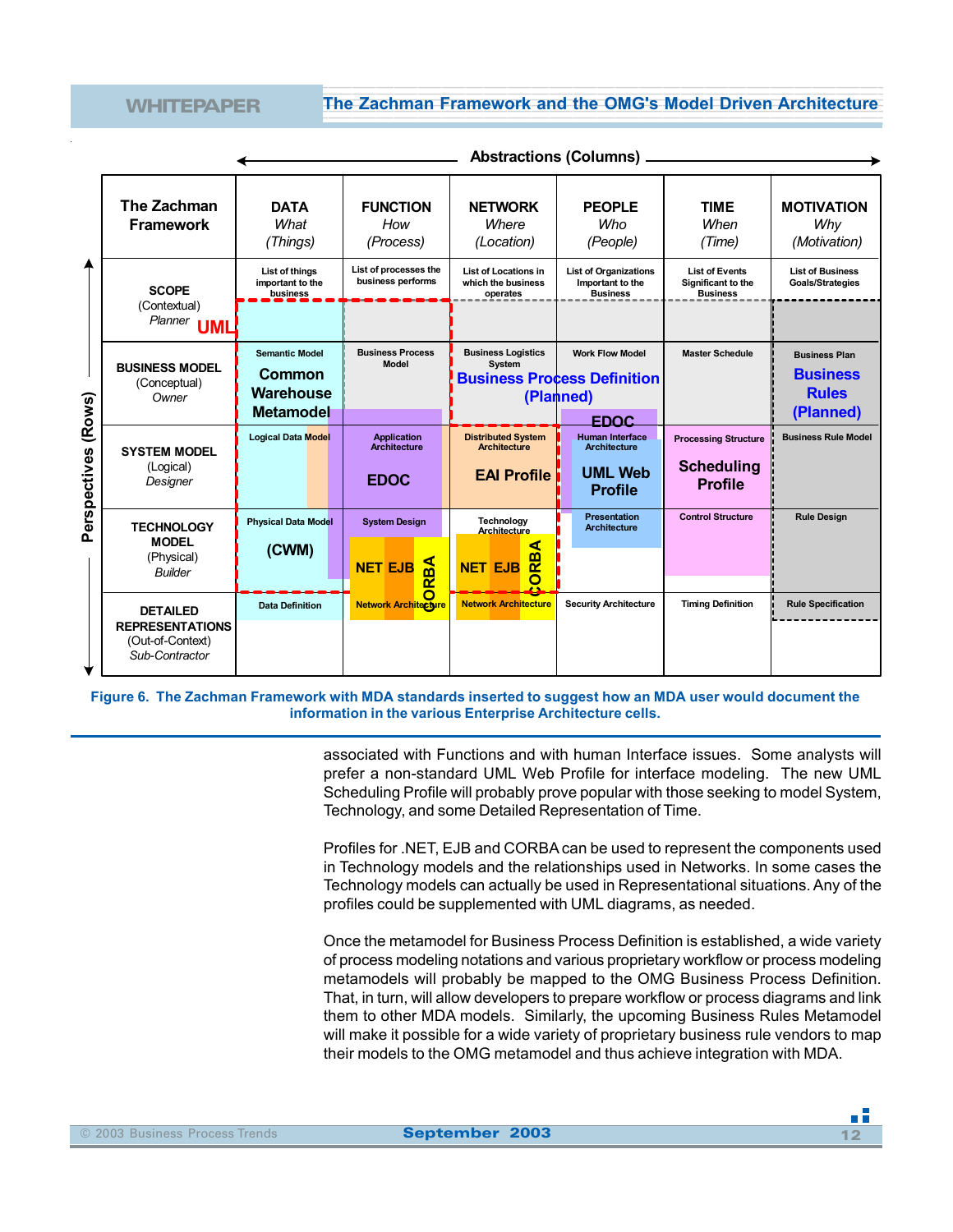## **Summary**

Figure 6 and the discussion above suggests how MDA-related standards can be used to support an Enterprise Architecture, as defined by John Zachman's Framework. It suggests that those who have already spent time defining models according to the Zachman Framework categories should find it easy to apply MDA. There are, of course, many different ways to implement the Zachman Framework. None, however, offer the breadth and consistency of the MDA approach, which allows managers, architects and developers, from the Business Model perspective to the Detailed Representation perspective, to model and represent information and decisions in a consistent way, and then use the resulting framework, represented on an MDA tool or repository, to generate code and to subsequently maintain that architecture over the course of years.

#### **Footnotes**

[1] J.A.Zachman. "A Framework for Information Systems Architecture," *IBM Systems Journal*, Vol. 26, No. 3, 1987. (The same article was reprinted in 1999 in a special double issue of the *IBM Systems Journal* that is easier to locate: Vol. 38, Nos 2&3, 1999.)

[2] Information on Zachman's current work can be obtained from The Zachman Institute for Framework Advancement (ZIFA) www.zifa.com

[3] Zachman has recently prepared an electronic book, *The Zachman Framework: A Primer for Enterprise Engineering and Manufacturing*, which is available at www.zachmaninternational.com

[4] For a detailed description of the elements of the MDA approach, see the OMG's MDA Guide. (www.omg.org) Also see:

David S. Frankel. *Model Driven Architecture: Applying MDA to Enterprise Computing* (Wiley, 2003).

Anneke Kleppe, Jos Warmer and Wim Bast. *MDA Explained: The Model Driven Architecture: Practice and Promise.* (Addison-Wesley, 2003)

Michael Rosen. *Understanding and Evaluating Modeling and MDA Tools.* (Cutter Consortium Enterprise Architecture Report, Vol. 6, No. 5, 2003.)

Martin Owen. *UML and the Enterprise.* Paper presented at a conference and reproduced on the Popkin website: www.popkin.com.

[5] Information on the latest version of UML, version 2.0, is available on the OMG's web site: www.omg.org.

Specifications for all other OMG metamodels or profiles described in this paper are documented on the OMG website: www.omg.org

The Zachman Framework for Enterprise Architecture™ is a trademark of John A. Zachman and Zachman International.

MDA®, Model Driven Architecture®, the MDA Logo, CORBA®, XMI® and IIOP® are registered trademarks of the Object Management Group. OMG™, Object Management Group™, the CORBA logo™, OMG Interface Definition Language (IDL)™, UML™,